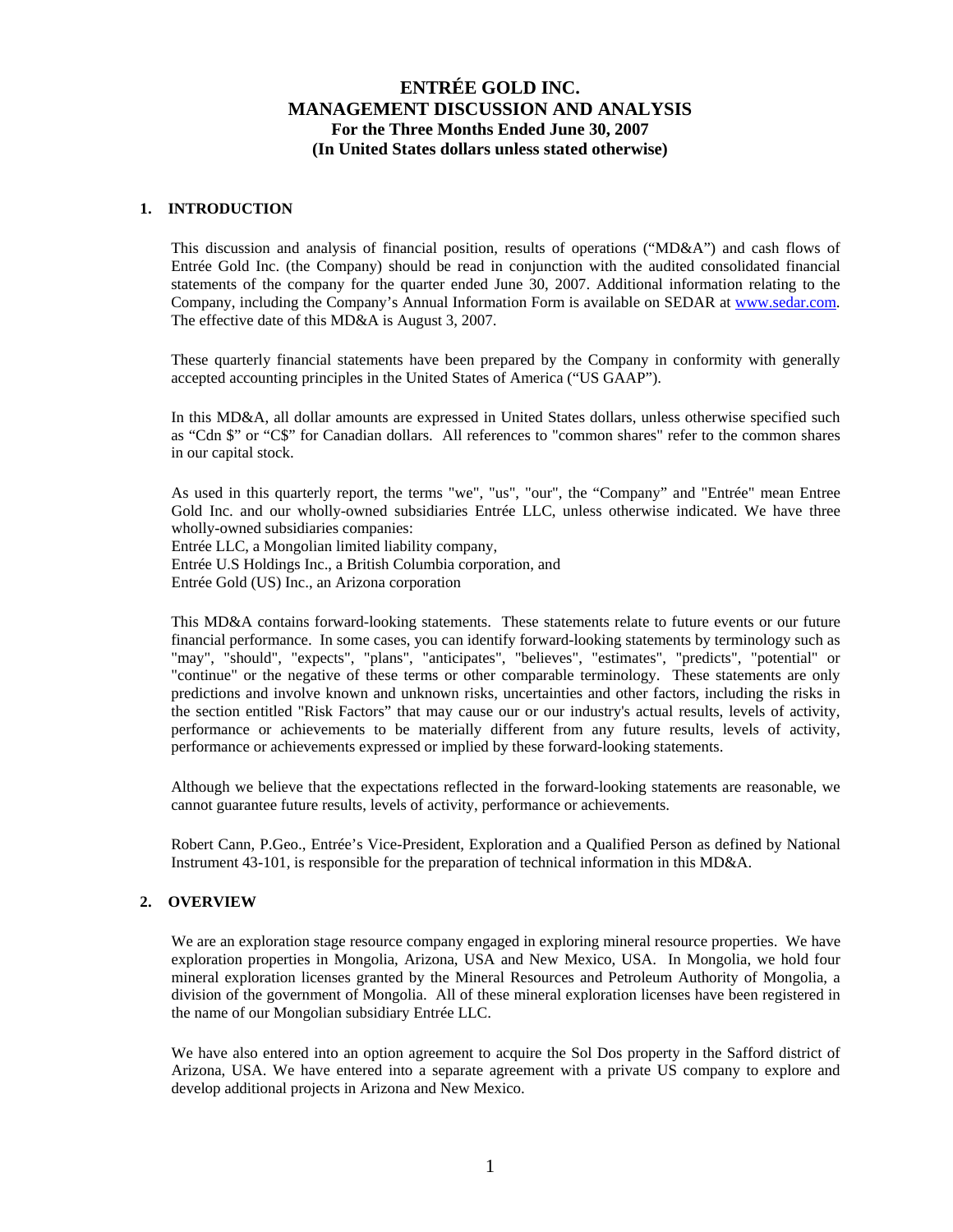The Company trades on three stock exchanges: the Toronto Stock Exchange (TSX:ETG), the American Stock Exchange (AMEX:EGI) and the Frankfurt Stock Exchange (FWB:EKA, WKN 121411).

#### **Equity Participation and Earn-In Agreement with Ivanhoe Mines Ltd.**

We entered into an arm's-length Equity Participation and Earn-In Agreement dated October 15, 2004, with Ivanhoe Mines Ltd. ("Ivanhoe"), an unrelated Yukon corporation which owns a copper-gold deposit known as Oyu Tolgoi, or 'Turquoise Hill', which is located adjacent to our Lookout Hill property. This agreement provided that, upon satisfaction of certain conditions, Ivanhoe would:

- subscribe for 4,600,000 units of our company for C\$1.00 per unit, with each unit consisting of one common share of our company and one share purchase warrant entitling the holder to purchase one additional common share of our company for a purchase price of C\$1.10 for two years from the date of purchase. Ivanhoe subsequently exercised the warrants and now owns 14.7% of Entrée.
- have the right, during an earn-in period beginning on closing of the subscription for units and ending, at the latest, on the eighth anniversary of that closing date (subject to earlier expiration as specified in the agreement), to earn a participating interest in a mineral exploration and, if warranted, development and mining project to be conducted by Ivanhoe Mines Ltd. on a portion of our company's Lookout Hill property consisting of approximately 40,000 hectares of the land area of our Lookout Hill property shown on the map below. The amount of the participating interest in the project will vary depending on the amount of money that Ivanhoe expends on the project during the earn-in period, but the agreement provides that Ivanhoe can earn a 51% interest by expending an aggregate of at least \$20,000,000 during the earn-in period, a 60% interest by expending an aggregate of at least \$27,500,000 during the earn-in period, or a sliding percentage interest, depending on the depth from which minerals are extracted from the project, of between 70% and 80% by expending an aggregate of at least \$35,000,000 during the earn-in period. To December 31, 2006, Ivanhoe has advised us that they have spent approximately \$17 million on the project.
- have the right to nominate one member of our Board of Directors until the earlier to occur of (a) the expiration of the earn-in period, or (b) the date upon which Ivanhoe ceases to own at least ten percent (10%) of our issued and outstanding common shares (assuming the exercise by Ivanhoe of all securities convertible into our common shares).

In addition, the Equity Participation and Earn-In Agreement gives to Ivanhoe a pre-emptive right to such percentage of any offering of securities of our company as will enable them to preserve their ownership percentage in our company which, after the acquisition of the 4,600,000 units, would be approximately 9% prior to exercise of any of their share purchase warrants and could, upon the exercise of the latter, go as high as 17% of our issued and outstanding common shares. In June 2005, Ivanhoe exercised its 4,600,000 share purchase warrants (see below).

The portion of our property subject to the Equity Participation and Earn-In Agreement, which is referred to in the agreement as the "Project Property", is shown below: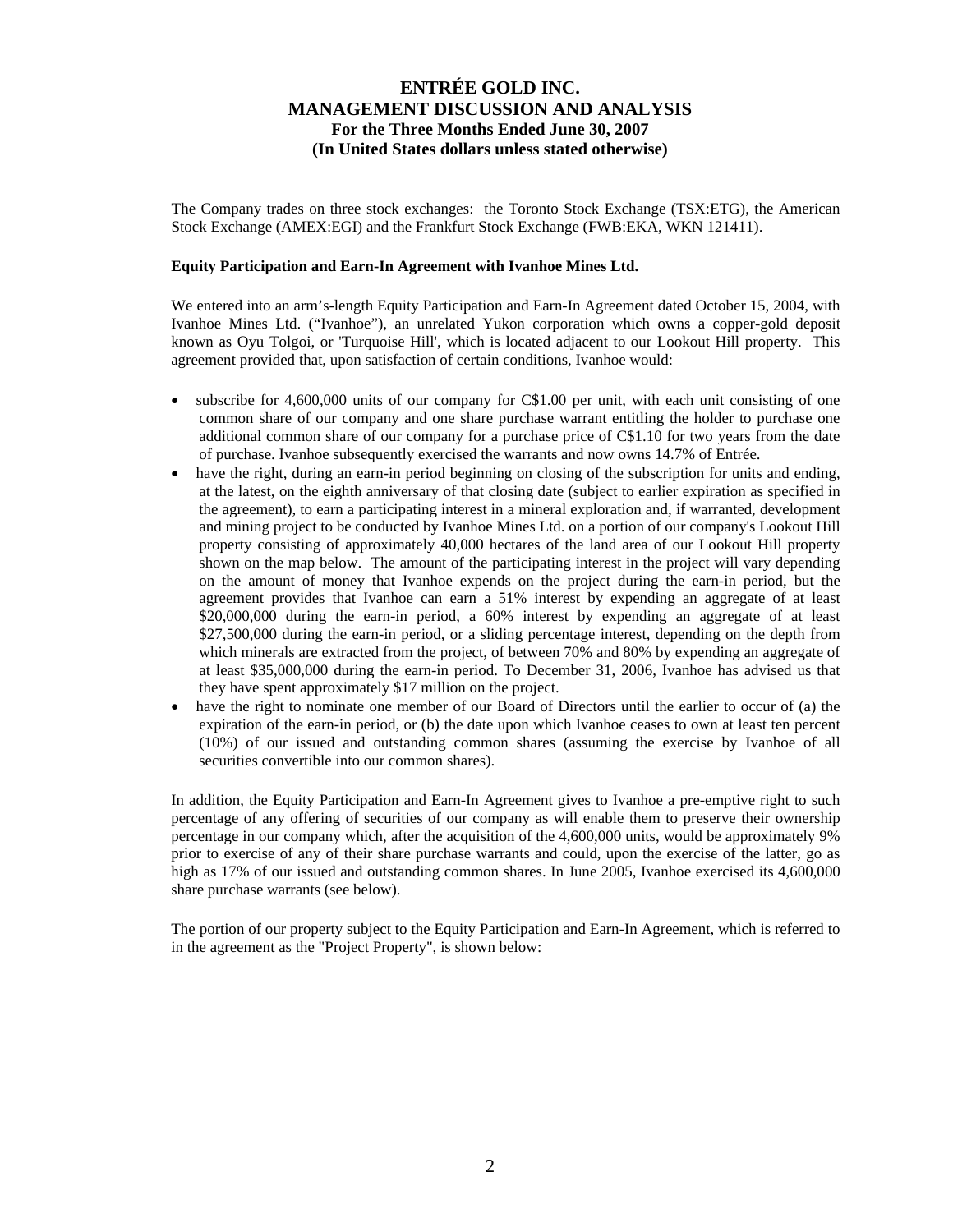# Entree Gold Inc./Ivanhoe Mines Ltd. **Project Property Boundaries**



We closed the private placement described in the Equity Participation and Earn-In Agreement on November 9, 2004, at which time Ivanhoe purchased the 4,600,000 units described above. In July 2005, Ivanhoe exercised its 4.6 million units in order to fully participate in a Rio Tinto private placement with Entrée (see below).

On June 29, 2007, Ivanhoe exercised its "A" and "B" warrants purchased as part of a private placement in July 2005, and the Company issued 1,235,488 common shares for cash proceeds of \$3,340,327.

We believe that the Equity Participation and Earn-In Agreement represents a significant milestone in the development of our company. It has enabled us to raise money that we can use to pursue our exploration activities on the balance of our Lookout Hill property and elsewhere. It has the potential, depending on how much money Ivanhoe actually expends on the project during the earn-in period, to enable the exploration of that portion of our Lookout Hill property at little or no cost to our company.

### **Investment by Rio Tinto in Entrée Gold Inc.**

In June 2005, Rio Tinto (one of the world's largest mining and exploration companies), through its wholly owned subsidiary, Kennecott Canada Exploration Inc. (collectively, "Rio Tinto") completed a private placement into Entrée, whereby they purchased 5,665,730 units at a price of C\$2.20 per unit, which consisted of one Entrée common share and two warrants (one "A" warrant and one "B" warrant). Two "A" warrants entitle Rio Tinto to purchase one Entrée common share for C\$2.75 within two years; two "B"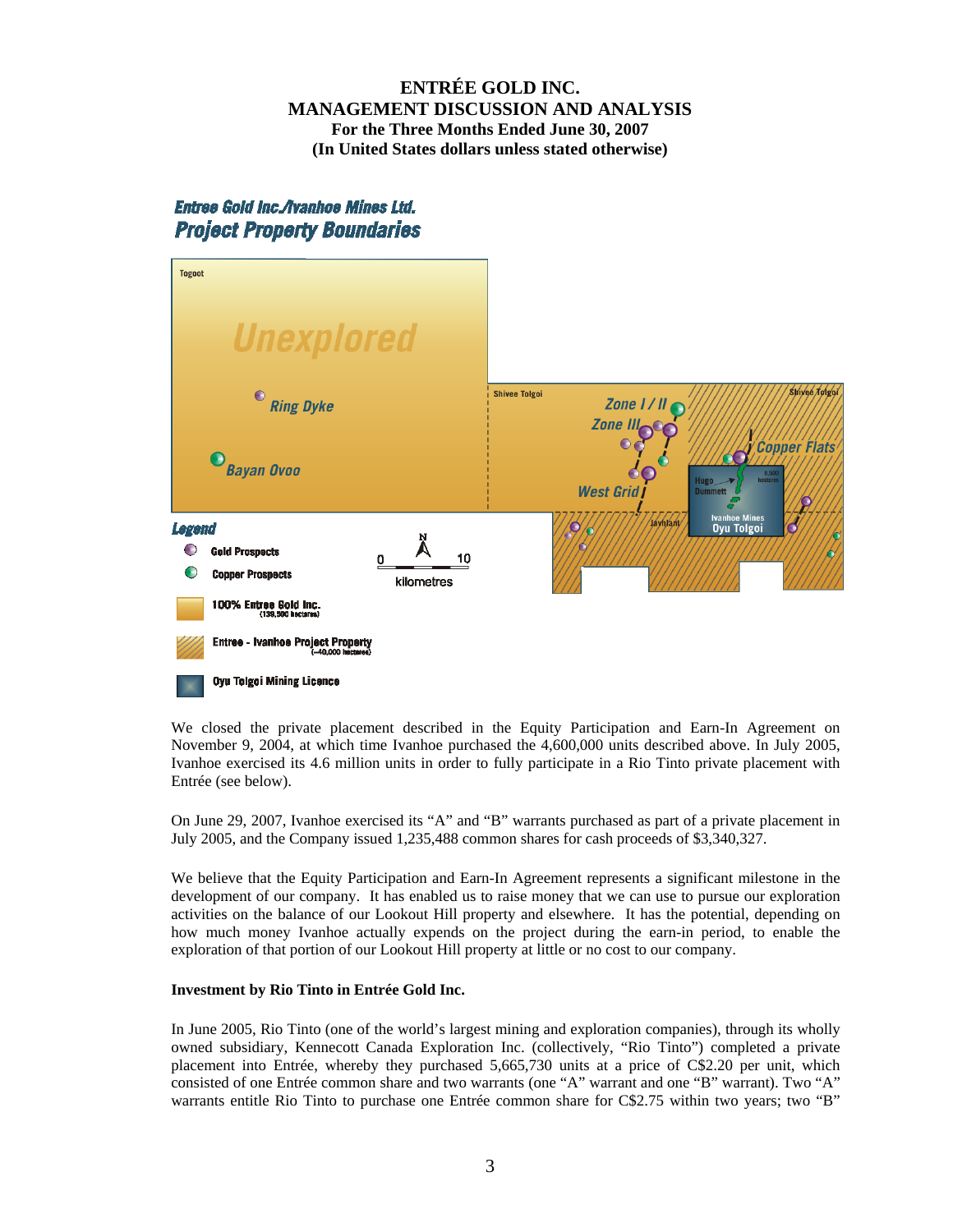warrants entitle Rio Tinto to purchase one Entrée common share for C\$3.00 within two years. Proceeds from Rio Tinto's investment were \$10,170,207. Ivanhoe exercised its pre-emptive right to maintain proportional ownership of Entrée's shares and thereby exercised its warrant for 4,600,000 shares at C\$1.10, resulting in proceeds to Entrée of \$4,069,214. In July 2005, Ivanhoe took part in the private placement, purchasing 1,235,489 units, resulting in further proceeds to Entrée of \$2,217,209. Rio Tinto purchased an additional 641,191 units of the private placement to maintain proportional ownership, resulting in further proceeds of \$1,150,681.

On June 28, 2007, the Rio Tinto exercised it's "A" and "B" warrants and the Company issued 6,306,920 common shares for cash proceeds of \$17,051,716.

At June 30, 2007, Ivanhoe owned approximately 14.9% of Entrée's issued and outstanding shares.

At June 30, 2007, Rio Tinto owned approximately 16.1% of Entrée's issued and outstanding shares.

Ivanhoe and Rio Tinto are required to vote their shares as our board of directors direct on all matters pertaining to the appointment of directors, the appointment and remuneration of our auditors and all other matters to be submitted to our stockholders except for "extraordinary" matters. "Extraordinary" matters are matters requiring a special majority (66.33%), the vote of a majority of disinterested stockholders and matters where Ivanhoe or Rio Tinto is precluded from voting.

#### **Investment by Rio Tinto in Ivanhoe Mines Ltd.**

In October 2006, Rio Tinto announced that it had agreed to invest up to \$1.5 billion to acquire up to a 33.35% interest in Ivanhoe. The proceeds from this investment were targeted to fund the joint development of the Oyu Tolgoi copper-gold project. The Company believes this investment represents, together with the subsequent exercise of the Entrée warrants, a major vote of confidence by one of the world's pre-eminent mining companies in both the Oyu Tolgoi deposit and in the country of Mongolia.

#### **Corporate Information**

Our corporate headquarters are located in Vancouver, British Columbia, but we conduct all of our operations in Mongolia through our wholly-owned subsidiary, Entrée LLC. We maintain an office for this purpose in Ulaanbaatar, the capital of Mongolia. Our Mongolian office is staffed by our Vice-President, Exploration, an operations manager, an office administrator, two office assistants, and a full-time accountant. Operations in the U.S. are conducted through field offices setup for specific projects.

We believe that Entrée is in sound financial condition and well positioned to build upon the value of our company, both in terms of our arrangement with Ivanhoe and Rio Tinto and our exciting and promising prospects elsewhere. As part of our ongoing strategy, we are also actively seeking quality acquisitions to complement our existing portfolio.

#### **Mineral Resource Estimate**

In February 2006, Entrée announced that a mineral resource estimate prepared by Ivanhoe under the supervision of AMEC Americas Limited ("AMEC") had delineated an initial Inferred Resource for the northern extension of the Hugo North deposit (the "Hugo North Extension") on the Copper Flats area of Entrée's Shivee Tolgoi license, in the South Gobi region of Mongolia. The drilling and exploration work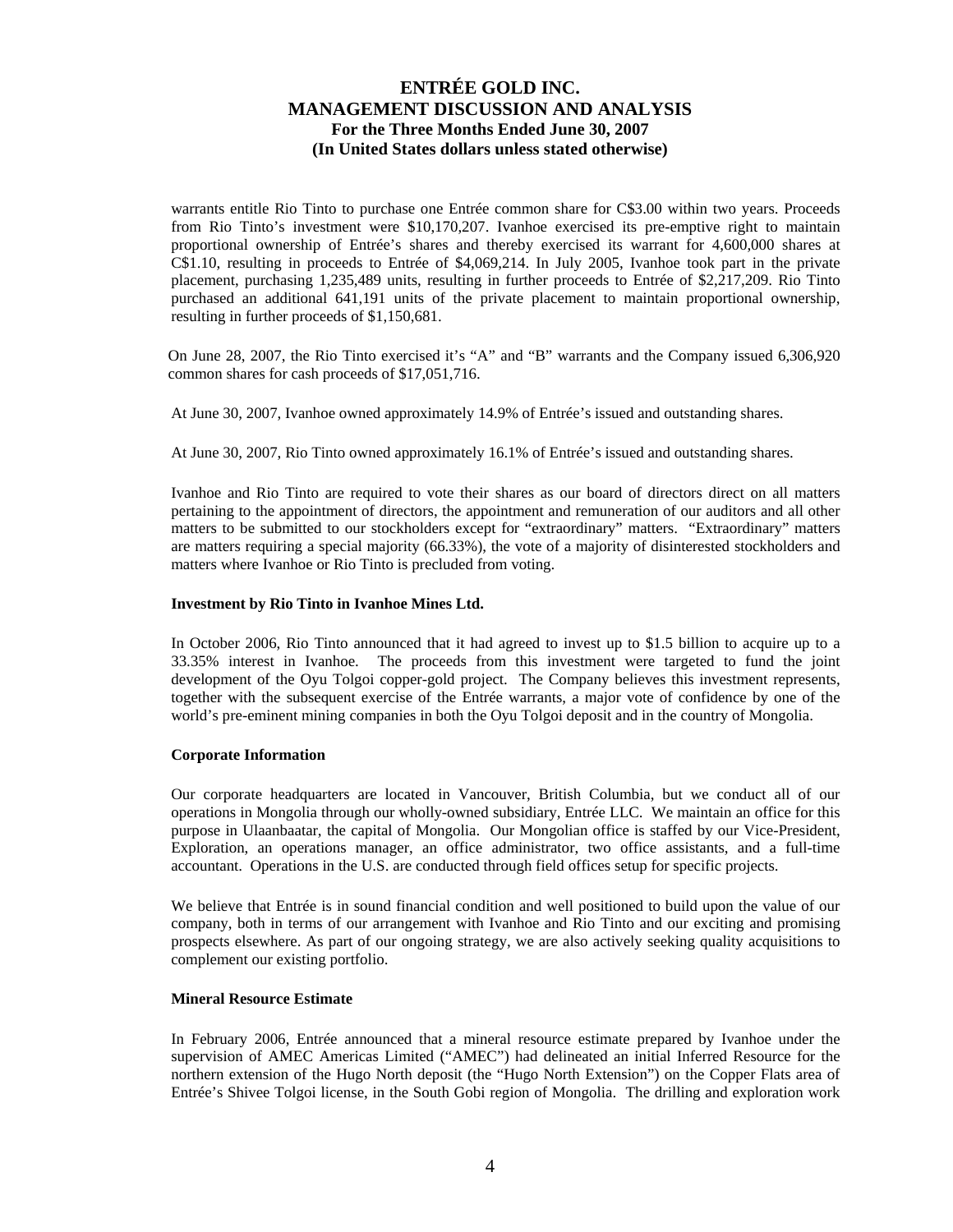that resulted in the preparation of this Inferred Resource estimate was conducted in order for Ivanhoe to earn an interest in Lookout Hill.

In March 2007, the Company announced that an updated mineral resource estimate had been calculated, based on in-fill drilling conducted by Ivanhoe up to November 1, 2006. The updated mineral resource estimate was prepared by AMEC Americas Limited ("AMEC") and the corresponding technical report was filed on April 3, 2007 on SEDAR [\(www.sedar.com](http://www.sedar.com/)). At a 0.6% copper equivalent cut-off, the Hugo North Extension is now estimated to contain an Indicated Resource of 117 million tonnes grading 1.80% copper and 0.61 g/t gold (a copper equivalent grade of 2.19%). This Indicated Resource is estimated to contain 4.6 billion pounds of copper and 2.3 million ounces of gold. In addition, the Hugo North Extension is estimated to contain an Inferred Resource of 95.5 million tonnes grading 1.15% copper and 0.31 g/t gold (a copper equivalent grade of 1.35%). The contained metal estimated within the Inferred Resource portion of the Hugo North Extension is 2.4 billion pounds of copper and 950,000 ounces of gold. For further information, see the Company's news release dated March 29, 2007 available on SEDAR.

#### **Listing of Common Stock on Other Stock Exchanges**

Trading of our shares of common stock commenced on the AMEX effective July 18, 2005, under the trading symbol "EGI'. On April 24, 2006, Entrée began trading on the Toronto Stock Exchange and discontinued trading on the TSX Venture Exchange. The trading symbol remained "ETG". The Company is also traded on the Frankfurt Stock Exchange, under the trading symbol "EKA", and "WKN 121411".

#### **3. REVIEW OF OPERATIONS**

Results of operations are summarized as follows:

|                                                   | <b>Three</b>               | <b>Three</b>               | <b>Six</b>       | <b>Six</b><br><b>Months</b> |  |
|---------------------------------------------------|----------------------------|----------------------------|------------------|-----------------------------|--|
|                                                   | <b>Months</b>              | <b>Months</b>              | <b>Months</b>    |                             |  |
|                                                   | <b>Ended</b>               | <b>Ended</b>               | <b>Ended</b>     | <b>Ended</b>                |  |
|                                                   | <b>June 30,</b>            | <b>June 30.</b>            | <b>June 30.</b>  | <b>June 30,</b>             |  |
|                                                   | 2007                       | 2006                       | 2007             | 2006                        |  |
| \$<br>Depreciation                                | 46,311 \$                  | 45.404 \$                  | 102.692 \$       | 89.859                      |  |
| General and administrative                        | 675.846                    | 652,074                    | 1.201.618        | 1,115,071                   |  |
| Interest income                                   | (138, 175)                 | (153,510)                  | (277, 857)       | (345, 229)                  |  |
| Stockholder communications and investor relations | 154.111                    | 154.102                    | 378,360          | 906.171                     |  |
| Mineral interests                                 | 2,661,150                  | 1.209.454                  | 3,118,067        | 1,633,035                   |  |
| Stock-based compensation                          | 1,858,925                  |                            | 1,911,924        | 240,393                     |  |
| Net loss                                          | 5.258.168<br><sup>\$</sup> | 1,907,524<br><sup>\$</sup> | 6.434.804<br>\$. | 3.639.300                   |  |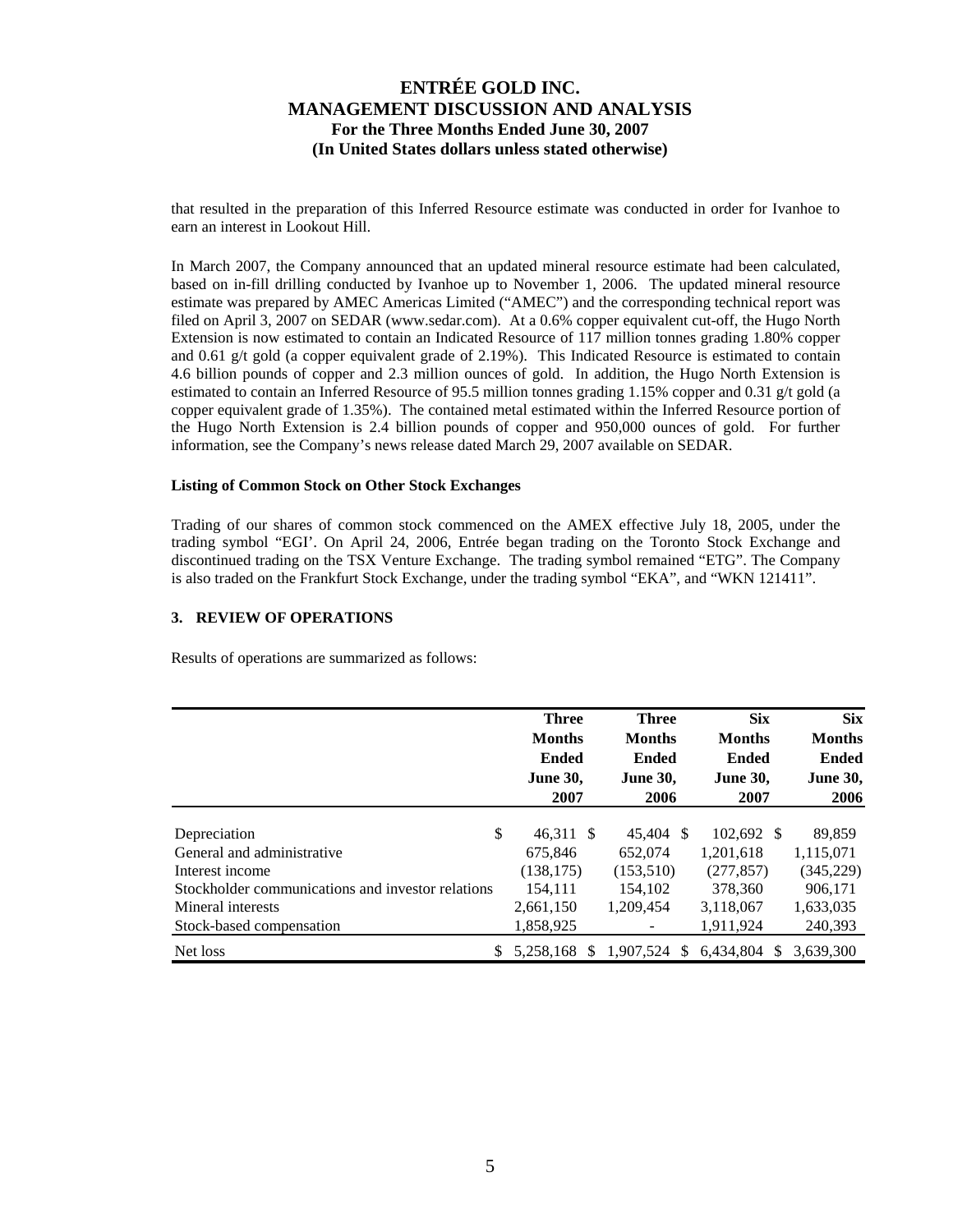Mineral properties expenditures are summarized as follows:

|                               | <b>Three</b><br><b>Months</b><br><b>Ended</b><br><b>June 30,</b> |                | <b>Three</b><br><b>Months</b><br><b>Ended</b><br><b>June 30,</b> | <b>Six</b><br><b>Months</b><br><b>Ended</b><br><b>June 30,</b> | <b>Six</b><br><b>Months</b><br><b>Ended</b><br><b>June 30,</b> |  |
|-------------------------------|------------------------------------------------------------------|----------------|------------------------------------------------------------------|----------------------------------------------------------------|----------------------------------------------------------------|--|
|                               |                                                                  | 2007           | 2007                                                             | 2007                                                           | 2006                                                           |  |
| Lookout Hill                  | \$                                                               | 1,539,721 \$   | 821,251<br>\$.                                                   | 1,853,762 \$                                                   | 1,109,218                                                      |  |
| Manlai                        |                                                                  | 486.071        | 237,661                                                          | 564,572                                                        | 389,479                                                        |  |
| Sol Dos                       |                                                                  | 702,713        | 33,049                                                           | 782,106                                                        | 33,049                                                         |  |
| Other                         |                                                                  | 55.324         | 117.493                                                          | 93.305                                                         | 192,524                                                        |  |
| Total costs                   |                                                                  | 2,783,829      | 1.209.454                                                        | 3, 293, 745                                                    | 1,724,270                                                      |  |
| Less stock-based compensation |                                                                  | (122, 679)     |                                                                  | (175, 678)                                                     | (91, 235)                                                      |  |
| Total expenditures, cash      | \$                                                               | $2.661.150$ \$ | 1,209,454<br>S.                                                  | 3,118,067<br>\$.                                               | 1.633.035                                                      |  |

### **A) EXPLORATION**

#### **I) Ivanhoe Earn-in**

Under an "Earn-In Agreement" announced in October 2004, Ivanhoe has the right to earn an interest in approximately 40,000 hectares of Entrée's 179,500 hectare Lookout Hill property. By the terms of the agreement, Ivanhoe must spend a minimum of \$20,000,000 over 5 years in order to earn any interest in the mineral rights to the project property and may acquire up to a 70% interest in mineralization above a depth of 560 metres and an 80% interest in mineralization below a depth of 560 metres by spending \$35,000,000 over 8 years. Thereafter, Entrée has the right to require Ivanhoe to fund its share of subsequent joint venture costs through to production by debt financing, to be recovered from production cash flow. To December 31, 2006 Ivanhoe has advised us that they have spent approximately \$17 million on the project.

### **i) Hugo North Extension**

On February 1, 2006**,** Entrée announced that an initial mineral resource estimate prepared by Ivanhoe under the supervision of AMEC Americas Limited ("AMEC") had delineated an initial Inferred Resource for the Hugo North Extension on the Copper Flats area of Entrée's Shivee Tolgoi license, in the South Gobi region of Mongolia. The resource estimate was the result of Ivanhoe's aggressive work program that defined a 625 metre extension to the Hugo North Deposit on Entrée's property and outlined some extremely rich copper-gold mineralization.

This initial Copper Flats Inferred Resource was estimated to be 190 million tonnes at an average grade of 1.57% copper and 0.53 grams of gold per tonne  $(g/t)$  for a copper equivalent grade of 1.91%, at a 0.6% copper equivalent cut-off. At the 0.6% copper equivalent cut-off, the Inferred Resource is estimated to contain 6.6 billion pounds of copper and 3.2 million ounces of gold.

In March 2007, the Company announced that an updated mineral resource estimate had been calculated, based on in-fill drilling conducted by Ivanhoe up to November 1, 2006. The updated mineral resource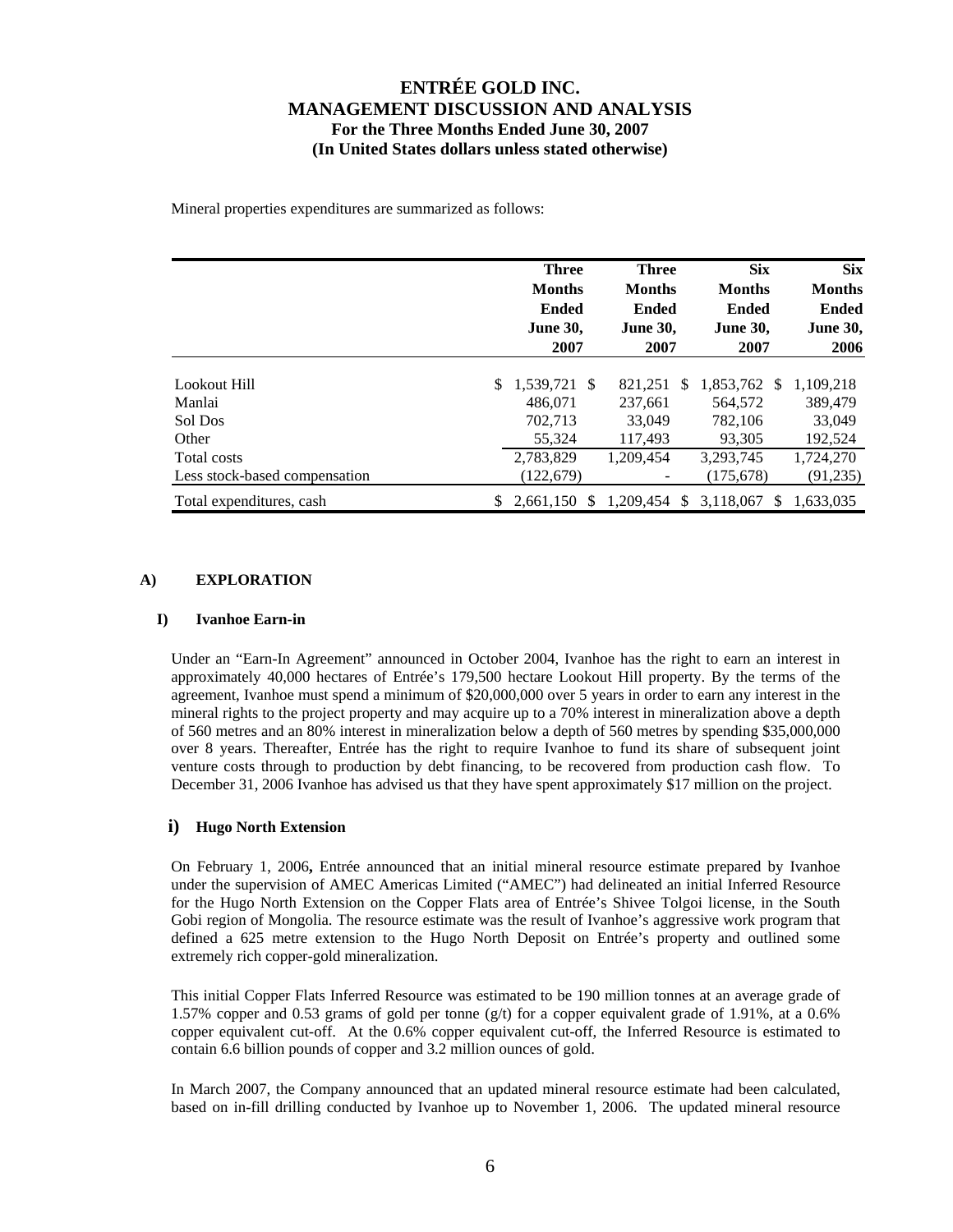estimate was prepared by AMEC and the corresponding technical report was filed on April 3, 2007 on SEDAR ([www.sedar.com\)](http://www.sedar.com/). At a 0.6% copper equivalent cut-off, the Hugo North Extension is now estimated to contain an Indicated Resource of 117 million tonnes grading 1.80% copper and 0.61 g/t gold (a copper equivalent grade of 2.19%). This Indicated Resource is estimated to contain 4.6 billion pounds of copper and 2.3 million ounces of gold (Table 1). In addition the Hugo North Extension is estimated to contain an Inferred Resource of 95.5 million tonnes grading 1.15% copper and 0.31 g/t gold (a copper equivalent grade of 1.35%). The contained metal estimated within the Inferred Resource portion of the Hugo North Extension is 2.4 billion pounds of copper and 950,000 ounces of gold. See table below for details. For further information, see the Company's news release dated March 29, 2007 available on SEDAR.

#### *Cautionary Note to U.S. Investors concerning estimates of Inferred and Indicated Resources.*

*This section uses the term "Inferred and Indicated Resources." We advise U.S investors that while these terms are recognized and required by Canadian regulations, the U.S. Securities and Exchange Commission does not recognize them. "Inferred and Indicated Resources" have a great amount of uncertainty as to their existence, and great uncertainty as to their economic and legal feasibility. It cannot be assumed that all or any part of the Inferred and Indicated Mineral Resource will ever be upgraded to a higher category. Under Canadian rules, estimates of Inferred and Indicated Mineral Resources may not form the basis of feasibility or pre-feasibility studies, except in rare cases. U.S. investors are cautioned not to assume that part or all of an Inferred and Indicated Resource exists, or is economically or legally mineable.*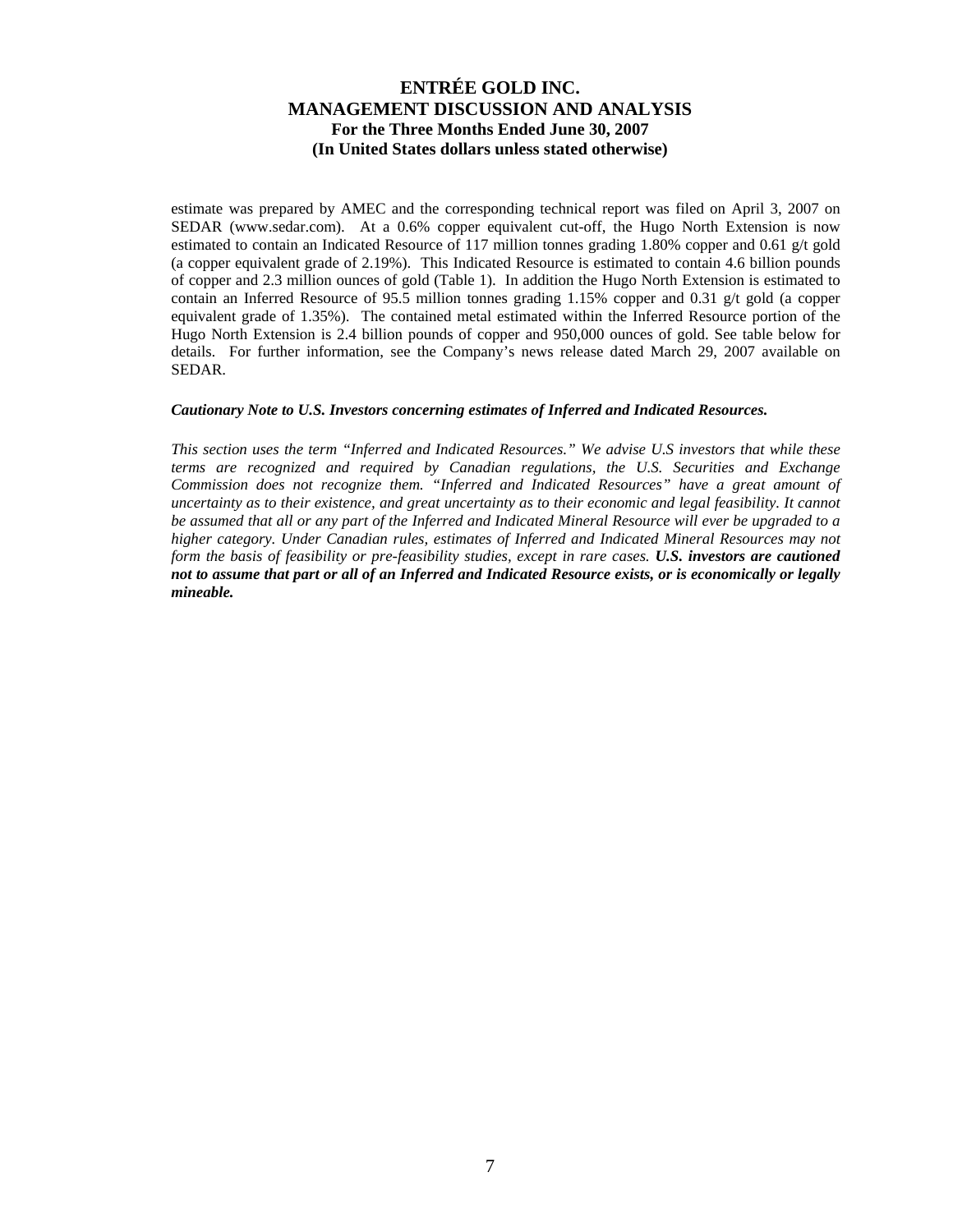**Table 1: Hugo North Extension Indicated and Inferred Mineral Resource on the Entrée/Ivanhoe Shivee Tolgoi Joint Agreement Property as of February 20, 2007 at various Copper-Equivalent (CuEq) cut-off grades** 

|                  | CuEq    | <b>Tonnage</b> | <b>Copper</b> | Gold  | CuEq   | <b>Contained Metal</b> |           |               |
|------------------|---------|----------------|---------------|-------|--------|------------------------|-----------|---------------|
| <b>Class</b>     | Cut-off | (tonnes)       | $(\%)$        | (g/t) | $(\%)$ | Cu ('000 lb)           | $Au$ (oz) | CuEq('000 lb) |
| <b>Indicated</b> | 3.5     | 22,300,000     | 3.68          | 1.43  | 4.59   | 1,809,000              | 1,030,000 | 2,257,000     |
|                  | 3.0     | 32,000,000     | 3.36          | 1.29  | 4.18   | 2,370,000              | 1,330,000 | 2,949,000     |
|                  | 2.5     | 42,400,000     | 3.08          | 1.17  | 3.83   | 2,879,000              | 1,590,000 | 3,580,000     |
|                  | 2.0     | 52,300,000     | 2.84          | 1.09  | 3.53   | 3,275,000              | 1,830,000 | 4,070,000     |
|                  | 1.5     | 65,400,000     | 2.56          | 0.96  | 3.17   | 3,691,000              | 2,020,000 | 4,571,000     |
|                  | 1.25    | 74,300,000     | 2.39          | 0.88  | 2.96   | 3,915,000              | 2,100,000 | 4,849,000     |
|                  | 1.0     | 84,800,000     | 2.22          | 0.80  | 2.73   | 4,150,000              | 2,180,000 | 5,104,000     |
|                  | 0.9     | 89,700,000     | 2.14          | 0.77  | 2.63   | 4,232,000              | 2,220,000 | 5,201,000     |
|                  | 0.8     | 96,700,000     | 2.04          | 0.72  | 2.50   | 4,349,000              | 2,240,000 | 5,330,000     |
|                  | 0.7     | 107,400,000    | 1.91          | 0.66  | 2.33   | 4,522,000              | 2,280,000 | 5,517,000     |
|                  | 0.6     | 117,000,000    | 1.80          | 0.61  | 2.19   | 4,643,000              | 2,290,000 | 5,649,000     |
|                  | 0.5     | 123,900,000    | 1.73          | 0.58  | 2.10   | 4,726,000              | 2,310,000 | 5,736,000     |
|                  | 0.4     | 130,300,000    | 1.67          | 0.55  | 2.02   | 4,797,000              | 2,300,000 | 5,803,000     |
|                  | 0.3     | 137,900,000    | 1.59          | 0.52  | 1.92   | 4,834,000              | 2,310,000 | 5,837,000     |
| <b>Inferred</b>  | 3.5     | 1,400,000      | 3.32          | 1.03  | 3.98   | 102,000                | 50,000    | 123,000       |
|                  | 3.0     | 3,600,000      | 2.97          | 0.88  | 3.53   | 236,000                | 100,000   | 280,000       |
|                  | 2.5     | 5,900,000      | 2.68          | 0.87  | 3.23   | 349,000                | 170,000   | 420,000       |
|                  | 2.0     | 11,000,000     | 2.20          | 0.86  | 2.75   | 534,000                | 300,000   | 667,000       |
|                  | 1.5     | 29,100,000     | 1.73          | 0.58  | 2.10   | 1,110,000              | 540,000   | 1,347,000     |
|                  | 1.25    | 45,000,000     | 1.55          | 0.46  | 1.84   | 1,538,000              | 670,000   | 1,825,000     |
|                  | 1.0     | 62,200,000     | 1.39          | 0.39  | 1.64   | 1,906,000              | 780,000   | 2,249,000     |
|                  | 0.9     | 70,000,000     | 1.33          | 0.37  | 1.56   | 2,053,000              | 830,000   | 2,407,000     |
|                  | 0.8     | 78,300,000     | 1.27          | 0.34  | 1.49   | 2,192,000              | 860,000   | 2,572,000     |
|                  | 0.7     | 87,000,000     | 1.21          | 0.32  | 1.42   | 2,321,000              | 900,000   | 2,724,000     |
|                  | 0.6     | 95,500,000     | 1.15          | 0.31  | 1.35   | 2,421,000              | 950,000   | 2,842,000     |
|                  | 0.5     | 105,200,000    | 1.09          | 0.29  | 1.27   | 2,528,000              | 980,000   | 2,945,000     |
|                  | 0.4     | 127,600,000    | 0.96          | 0.26  | 1.13   | 2,701,000              | 1,070,000 | 3,179,000     |
|                  | 0.3     | 152,400,000    | 0.85          | 0.23  | 1.00   | 2,856,000              | 1,130,000 | 3,360,000     |

### **\* Copper equivalent grades have been calculated using assumed metal prices (US\$0.80/lb. for copper and US\$350/oz. for gold); %Cu equivalent = %Cu +**  $[Au(g/t)x(11.25/17.64)]$

Ivanhoe has the right to earn an 80% interest in mineral rights on the project area below a depth of 560 metres. Accordingly, Entrée's 20% interest in the Indicated Resource using a 0.6% copper equivalent cutoff is estimated to be 23.4 million tonnes, containing approximately 930 million pounds of copper and approximately 640,000 ounces of gold. Entrée's 20% interest in the Inferred Resource is estimated to be 19.1 million tonnes, containing approximately 484 million pounds of copper and approximately 190,000 ounces of gold. Mineral resources are not mineral reserves and do not have demonstrated economic viability.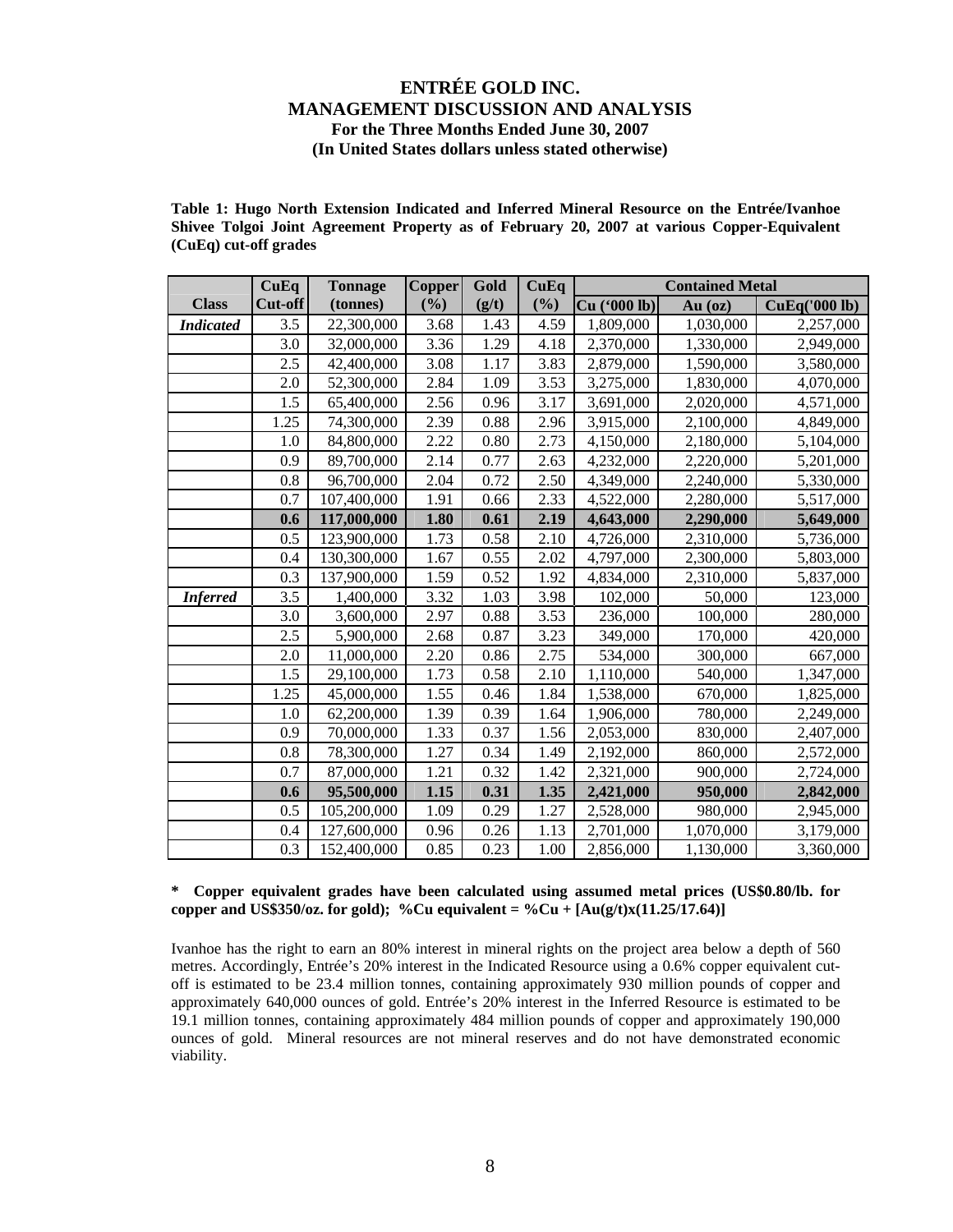In 2006, Ivanhoe completed a program of condemnation drilling on the Entrée-Ivanhoe Lookout Hill Agreement Area in preparation for infrastructure construction associated with the development of Oyu Tolgoi. On October 25, 2006, we announced that a body of low-grade shallow copper and gold mineralization ("Ulaan Khud") was intersected approximately 7 km north of the Hugo North Extension. The area between Ulaan Khud and the Hugo North Extension has received only limited drill testing and remains a viable exploration target.

The potential southern extension to the Oyu Tolgoi deposits which lie within the Entrée-Ivanhoe Agreement Area is currently being drill tested by Ivanhoe. Widely-spaced diamond drilling is ongoing with three rigs at the Sparrow South target, a 3,000-metre-long IP anomaly approximately three kilometres southwest of the south-western end of South West Oyu. Results indicate similar stratigraphy and copper and gold mineralization distal to the South West Oyu deposits, but starting at greater depths and in a structurally complex environment. Drilling is continuing in search of higher grades and a better understanding of the complex geology.

### **II) Lookout Hill**

Drilling in 2006 outlined a new area of molybdenum mineralization west of Oyu Tolgoi, in the West Grid area of Lookout Hill. Elevated molybdenum is associated with the Oyu Tolgoi mineralized system; however, this is the first time significant molybdenum values have been encountered in drilling on the portion of Lookout Hill that is outside the Agreement with Ivanhoe. The relationship between this new zone and the Oyu Tolgoi mineralized system is currently undefined. Establishing a better understanding of this new zone is one of Entrée's primary initiatives during 2007.

Entrée commenced the 2007 exploration season in May. To date the field crews have conducted 3,093 m of drilling on several targets including the Moly Zone, Ring Dyke and Zone III. Additionally, the gridbased ground geological, geochemical (3,468 samples) and geophysical coverage (17 x 18 km) has been greatly expanded.

Four holes (EG-07-050 to 053) were drilled to an average depth of 170 metres in the Moly Zone. Hole EG-07-052 intersected 43 metres (from 59 m to 102 m) of 0.048% Mo. Including 29 m of 0.068% Mo. Hole EG-07-053 encountered 0.01% Mo over 10 m. The other hole did not encounter significant mineralized intervals. Exploration, including drilling, is on-going and is planned to continue through to the end of the fall season.

#### **III) Manlai**

Entree's Manlai property is located approximately 125 kilometres to the north of Lookout Hill and adjoins the east end of Ivanhoe's Kharmagtai porphyry copper-gold project.

At the Manlai Project in 2007, 1,960 m of diamond drilling has been completed in two holes on the East Target area. This target is centred on coincident magnetometer and induced polarization anomalies, and anomalous copper and molybdenum in soil geochemistry, with surface exposure of stockwork quartz veining containing chalcopyrite and bornite over an area of 500 x 150 m. Hole EGU07013B (968 m) contained variable quartz stockwork veining with minor visible copper and molybdenum sulphides over a length of 510 m. The best mineralized interval was 25 m at 0.13% Cu (683 to 708 m). No significant mineralization was intersected in the second hole (EGU07014).

A decision on additional exploration will be made once all data has been received, compiled and reviewed.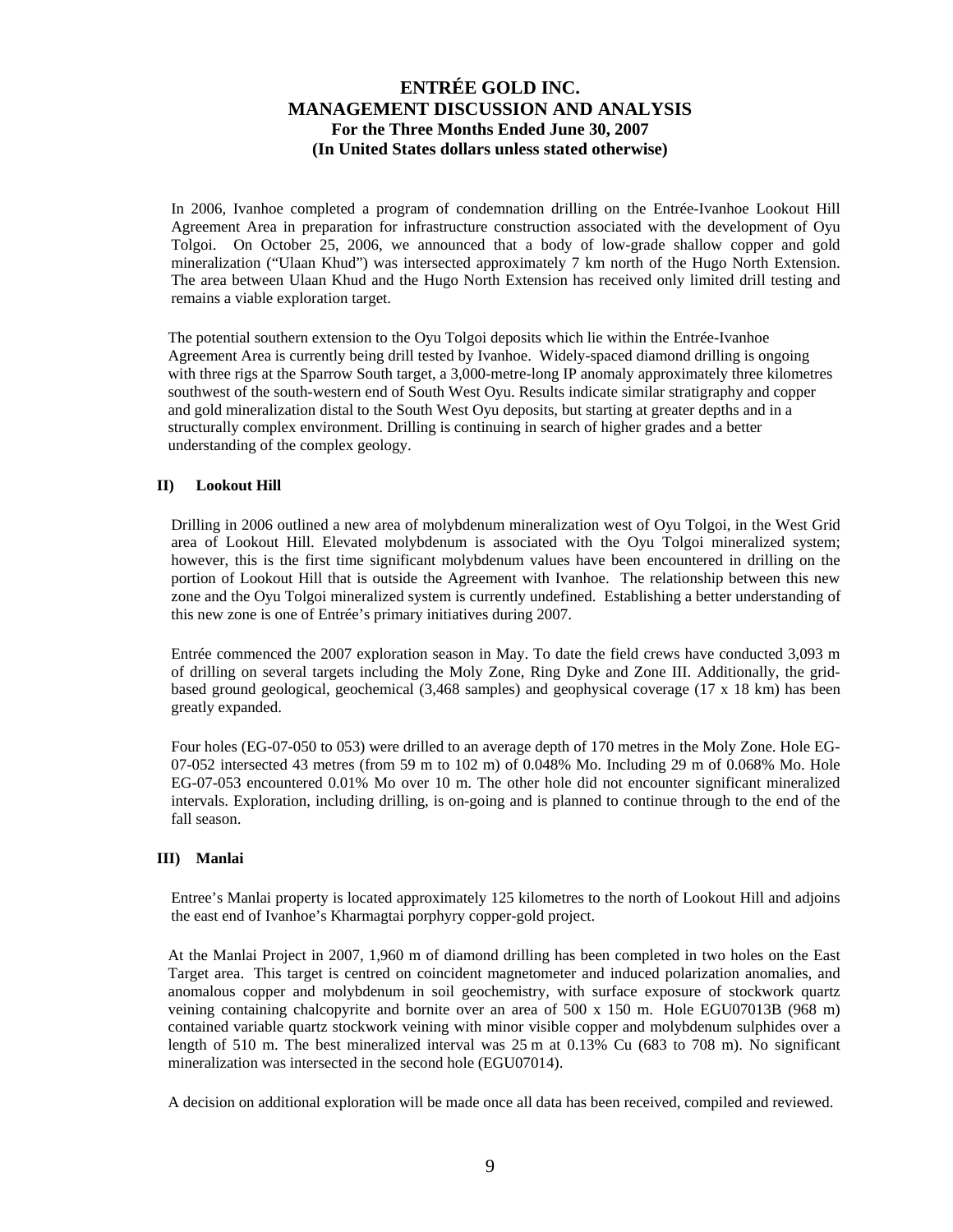#### **IV) Sol Dos Prospect**

Entrée commenced exploration of the Sol Dos copper prospect in the fall of 2006. The property is located in the Safford area of south-east Arizona. A geophysical crew completed a 20 line km program consisting of deep probing IP and magnetic surveys. Entrée has an option to earn a 100% interest in Sol Dos, subject to a 2% NSR, half of which can be purchased by Entrée.

Three diamond drill holes totaling 2,386 m have recently been completed on the Sol Dos copper porphyry target and assays have been received for the first two holes. These holes were drilled to explore untested portions of the Sol Dos copper porphyry system judged to have potential to host higher-grade copper mineralization. Drill hole locations were based on a geological analysis of existing drill data and the results of deep penetrating IP/resistivity and ground magnetic surveys conducted in late 2006.

Drill hole EG-SD-07-001 was collared in the center of the Sol Dos system to test a zone of interpreted strong potassic alteration defined by the strongest ground magnetic response. This hole encountered long intervals of anomalous copper values (378 m averaging 0.06% Cu), with short intervals of higher grade material in highly altered breccia and monzonite porphyry cut by pyrite, pyrite-magnetite, and magnetite veins. Hole EG-SD-07-002 tested a strong IP target coincident with a magnetic low located on the northeast periphery of the porphyry system. No significant copper values were encountered. Hole EG-SD-07-003 was drilled to test the contact between the outer phyllic alteration assemblage and the central potassic zone of alteration on the southwest margin of the Sol porphyry system. Strong pyrite mineralization is present in silicified and brecciated siltstones and conglomerates that are cut by monzonite porphyry dykes. Assays are pending for EG-SD-07-003.

The initial planned program is now complete. Additional exploration will be decided upon, after assays are received for the final hole and all data has been compiled and reviewed.

### **V) Empirical Discovery Agreement**

In July 2007, the Company entered into an agreement with Empirical Discovery LLC to explore for and develop porphyry copper targets in southeastern Arizona and adjoining southwestern New Mexico. The principals of Empirical have extensive experience in exploration for copper porphyries in the Americas, as well as access to proprietary geophysical interpretation techniques of particular application to large regional datasets. These techniques have been modeled using a number of known deposits, and the criteria developed will be used to identify buried targets from the regional database. Initial targeting is underway, and applications for eleven contiguous mineral exploration permits in southeastern Arizona totaling approximately 8.5 square miles (22 square kilometres) have recently been approved.

### **B) GENERAL AND ADMINISTRATIVE**

For the three months ended June 30, 2007, general and administrative expense before stock-based compensation was \$778,034 compared to \$652,074 in 2006 as set out above. The increase was primarily due to consulting fees, legal fees, and management fees in connection with corporate matters. For the six months ended June 30, 2007, general and administrative expense before stock-based compensation was \$1,303,805 compared to \$1,115,071 in 2006 as set out above. The increase was primarily due to consulting fees, legal fees, offset by a reduction in regulatory and transfer agent fees.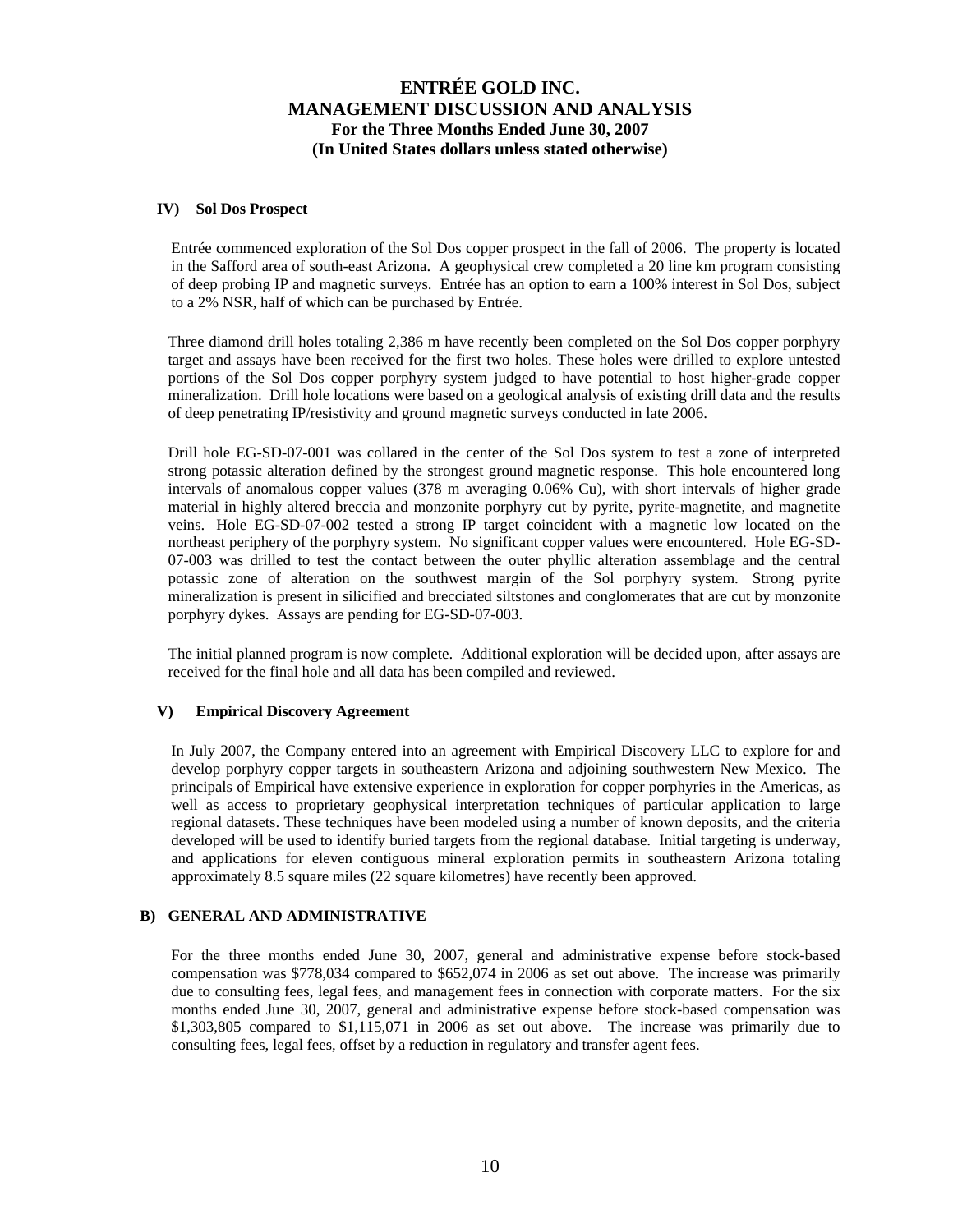### **C) STOCK-BASED COMPENSATION**

For the three months ended June 30, 2007, stock-based compensation expense was \$1,858,925 compared to \$Nil in 2006 as set out above. Stock-based compensation expense in 2007 represents the fair value of 1,320,500 stock options granted during the quarter, compared to no options granted in 2006. For the six months ended June 30, 2007, stock-based compensation expense was \$1,911,924 compared to \$240,393 in 2006 as set out above. Stock-based compensation expense in 2007 represents the fair value of 1,370,500 stock options granted during the quarter, compared to 245,000 options granted in 2006.

#### **D) STOCKHOLDER COMMUNICATIONS AND INVESTOR RELATIONS**

For the three months ended June 30, 2007, stockholder communications and investor relations expense before stock-based compensation was \$161,545 compared to \$154,102 in 2006. There were no significant changes in 2007 compared to 2006. For the six months ended June 30, 2007, stockholder communications and investor relations expense before stock-based compensation was \$378,360 compared to \$906,171 in 2006. The larger amount in the year 2006 period was due primarily to an investor relations campaign in Europe.

#### **E) INTEREST INCOME**

For the three months ended June 30, 2007, interest income was \$138,175 compared to \$153,510 in 2006. The Company earns income on its cash and cash equivalents. Although interest rates were higher in 2007 than in 2006, the decrease in interest income in 2007 compared with 2006 arises from the investment of lesser principal amounts. For the six months ended June 30, 2007, interest income was \$277,857 compared to \$345,229 in 2006. Although interest rates were higher in 2007 than in 2006, the decrease in interest income in 2007 compared with 2006 arises from the investment of lesser principal amounts. Cash balances were generated by private placements, warrants exercise and options exercise.

#### **F) OUTLOOK**

Results of the 2006 field season in Mongolia were encouraging, as announced in news releases from October 25, 2006 and January 10, 2007. Consequently, in May the Company has commenced its 2007 exploration programs at Lookout Hill and Manlai as announced in the April 10, 2007 news release.

Pursuant to Mongolian Minerals Law, we have extended our licenses for a further two year term for final expiry in March and April 2010, unless previously converted to mining licenses. Mongolian exploration licenses are maintained in good standing by payment to the Mineral Resources and Petroleum Authority of Mongolia of set annual fees escalating from \$0.05 to \$1.50 per hectare over the course of the mineral tenure. The total estimated annual fees in order to maintain the licenses in good standing is approximately \$280,000.

The Company completed the first phase of drilling at Sol Dos in July 2007. Once results have been compiled and analyzed, a determination will be made on whether to continue with exploration of this property.

The Company also completed drilling on the Manlai project in July 2007. A decision on additional exploration will be made once all data has been received, compiled and reviewed.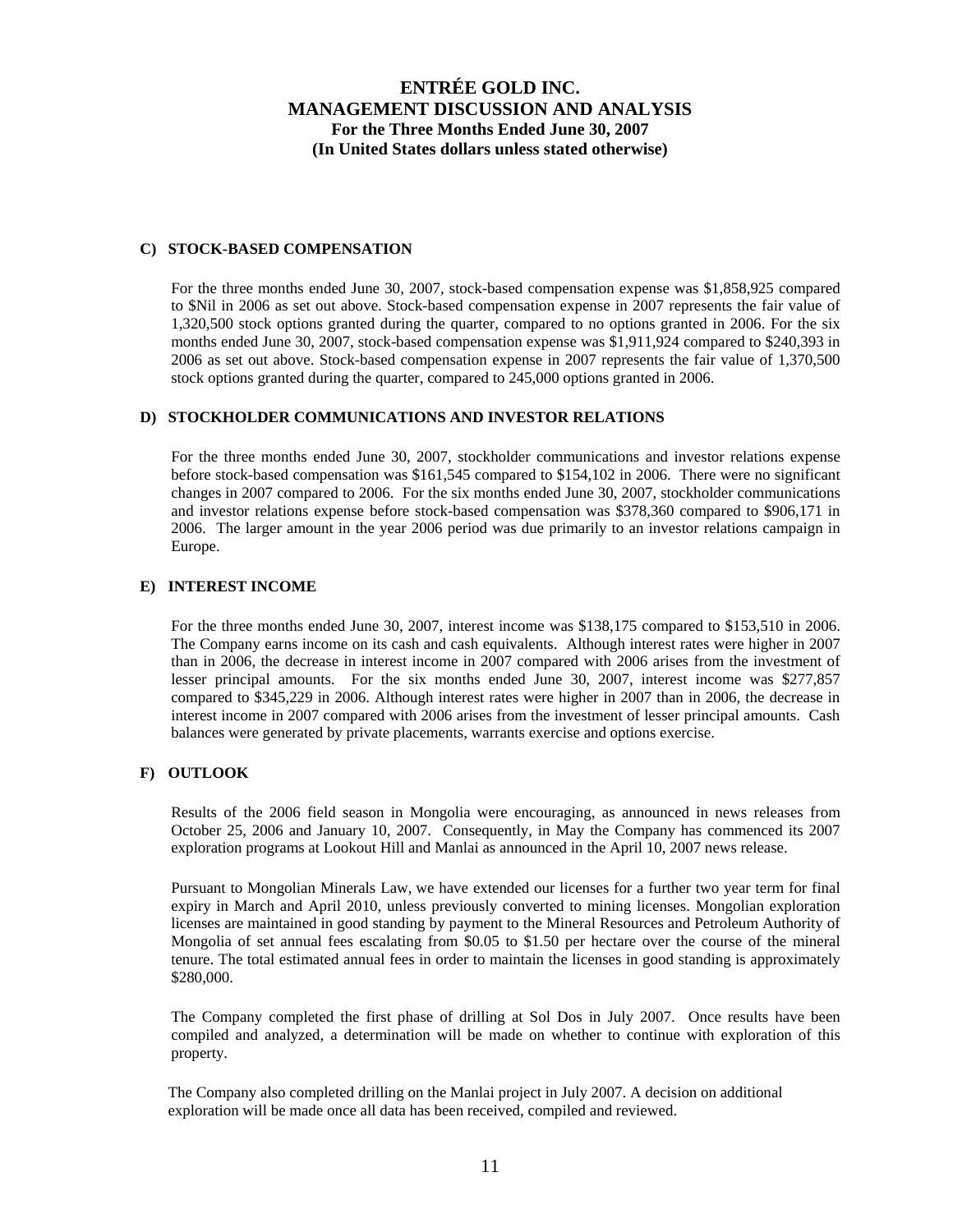### **4. SELECTED QUARTERLY DATA**

|                                                                                                  |          | Quarter<br><b>Ended</b><br><b>June 30,</b><br>2007                    | <b>Quarter</b><br><b>Ended</b><br>March 31,<br>2007                   | <b>Quarter</b><br><b>Ended</b><br>December 31,<br>2006                  | <b>Quarter</b><br><b>Ended</b><br>September 30,<br>2006       |
|--------------------------------------------------------------------------------------------------|----------|-----------------------------------------------------------------------|-----------------------------------------------------------------------|-------------------------------------------------------------------------|---------------------------------------------------------------|
| Exploration<br>General and administrative<br>Loss from operations                                | \$       | 2,783,829 \$<br>2,612,514<br>(5,396,343)                              | 509,916 \$<br>806,402<br>(1,316,318)                                  | 1,790,930 \$<br>789,337<br>(2,580,267)                                  | 2,571,691<br>1,240,727<br>(3,812,418)                         |
| Interest income<br>Net loss                                                                      | \$       | 138,175<br>$(5,258,168)$ \$                                           | 139,682<br>$(1,176,636)$ \$                                           | 174,532<br>$(2,405,735)$ \$                                             | 202,112<br>(3,610,306)                                        |
| Loss per share, basic and diluted                                                                | \$       | $(0.07)$ \$                                                           | $(0.03)$ \$                                                           | $(0.03)$ \$                                                             | (0.05)                                                        |
|                                                                                                  |          | <b>Ouarter</b><br><b>Ended</b><br><b>June 30,</b><br>2006             | <b>Quarter</b><br><b>Ended</b><br>March 31,<br>2006                   | <b>Quarter</b><br><b>Ended</b><br>December 31,<br>2005                  | Quarter<br><b>Ended</b><br>September 30,<br>2005              |
| Exploration<br>General and administrative<br>Loss from operations<br>Interest income<br>Net loss | \$<br>\$ | 1,209,454 \$<br>851,580<br>(2,061,034)<br>153,510<br>$(1,907,524)$ \$ | 514,816 \$<br>1,408,679<br>(1,923,495)<br>191,719<br>$(1,731,776)$ \$ | 2,560,422 \$<br>726,525<br>(3, 286, 947)<br>165,224<br>$(3,121,723)$ \$ | 2,569,409<br>611,050<br>(3,180,459)<br>125,790<br>(3,054,669) |
| Loss per share, basic and diluted                                                                | \$       | $(0.03)$ \$                                                           | $(0.02)$ \$                                                           | $(0.05)$ \$                                                             | (0.05)                                                        |

### **5. LIQUIDITY**

To date the Company has not generated significant revenues from its operations and is considered to be in the exploration stage. Working capital on hand at June 30, 2007 was \$31,475,320 and is more than sufficient to finance budgeted exploration, general and administrative expense, investor relations for 2007. The company has approximately \$29,000,000 surplus funds available for acquisitions and/or operating requirements for 2008 and subsequent years. At present the Company is dependent on equity financing for additional funding if required. Should one of the Company's projects proceed to the mine development stage, it is expected that a combination of debt and equity financing would be available.

### **Operating activities**

Cash used in operations was \$2,612,737 for the three months ended June 30, 2007 (2006 - \$1,920,455) and represents expenditures on mineral property exploration and general and administrative expense as described above for both periods. Cash used in operations was \$4,241,092 for the six months ended June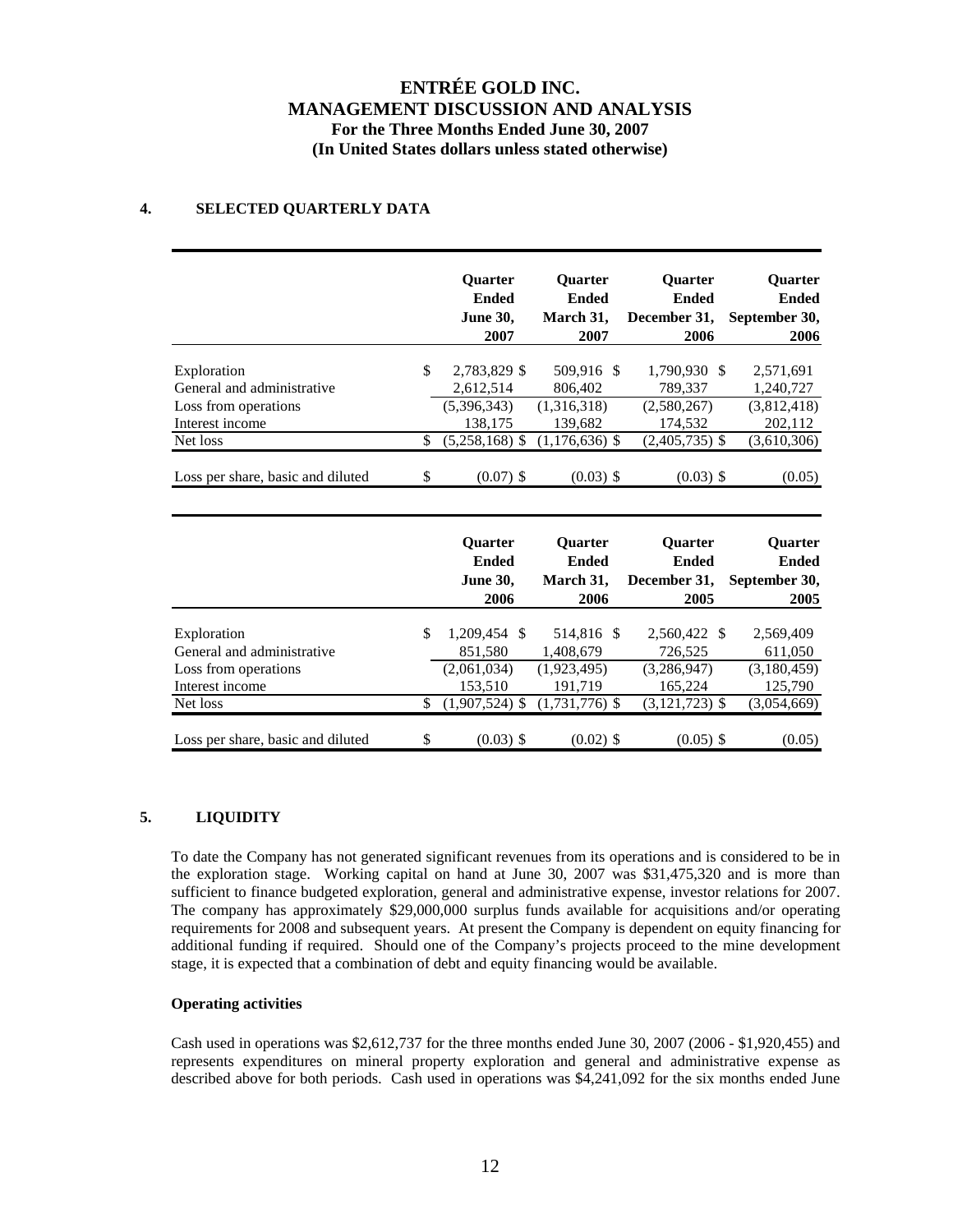30, 2007 (2006 - \$3,778,155) and represents expenditures on mineral property exploration and general and administrative expense as described above for both periods.

#### **Financing activities**

During the six months ended June 30, 2007 and 2006, the Company issued common shares as follows:

|                           | <b>Six</b>      | <b>Six</b>      | <b>Six</b>      | <b>Six</b>      |
|---------------------------|-----------------|-----------------|-----------------|-----------------|
|                           | <b>Months</b>   | <b>Months</b>   | <b>Months</b>   | <b>Months</b>   |
|                           | <b>Ended</b>    | <b>Ended</b>    | <b>Ended</b>    | <b>Ended</b>    |
|                           | <b>June 30,</b> | <b>June 30,</b> | <b>June 30,</b> | <b>June 30,</b> |
|                           | 2007            | 2007            | 2006            | 2006            |
|                           | <b>Shares</b>   | Amount          | <b>Shares</b>   | Amount          |
| Private placements        | - \$            |                 | - \$            |                 |
| Exercise of warrants      | 7,542,408       | 20,392,043      | ۰               |                 |
| Exercise of stock options | 130,000         | 93,095          | 1,065,000       | 957,202         |
|                           | 7.672.408<br>S. | 20.485.138      | 1,065,000 \$    | 957,202         |

Warrants exercised in June 2007 represent in part the exercise by Rio Tinto of 12,613,842 warrants to purchase one half of one share and the resultant issuance of 6,306,920 shares for proceeds of \$17,051,716. Warrants exercised in June 2007 represent in part the exercise by Ivanhoe of 2,470,978 warrants to purchase one half of one share and the resultant issuance of 1,235,488 shares for proceeds of \$3,340,327.

#### **Investing activities**

During the three months ended June 30, 2007, the Company expended \$5,872 on equipment, primarily for exploration activities (2006 - \$119,475). During the six months ended June 30, 2007, the Company expended \$64,647 on equipment, primarily for exploration activities (2006 - \$159,957).

#### **Table of Contractual Commitments**

The following table lists as of June 30, 2007 information with respect to the Company's known contractual obligations.

|              | <b>Less</b><br>than 1<br>Year |         | 1-3 Years 3-5 Years | More<br>than 5<br>Years | <b>Total</b> |
|--------------|-------------------------------|---------|---------------------|-------------------------|--------------|
| Office lease | \$37,032<br>- S               |         | 153,142 \$ 111,482  |                         | 301,656      |
| Total        | \$37,032                      | 153,142 | \$111,482           |                         | 301,656      |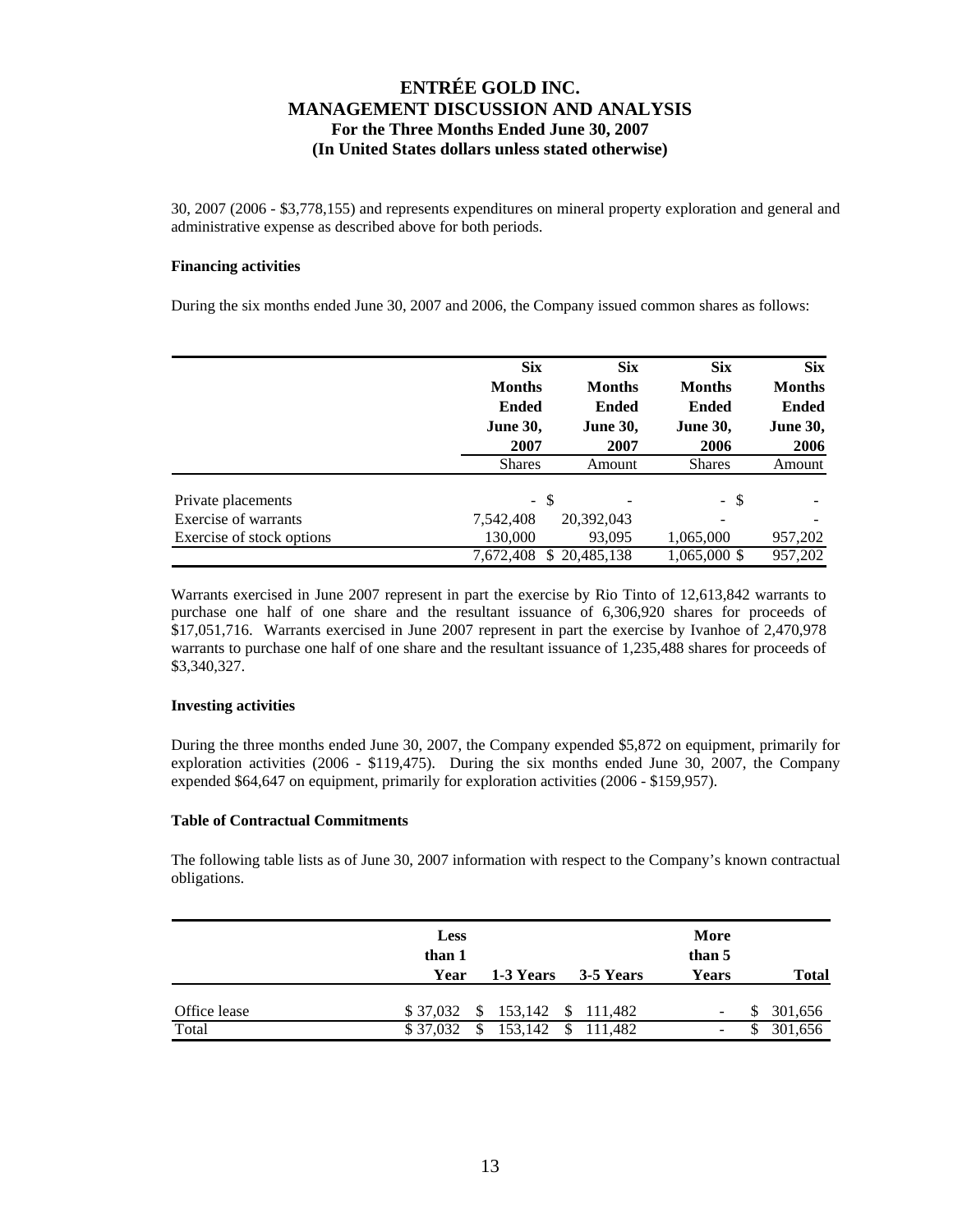#### **Outstanding share data**

As at June 30, 2007, there were 78,530,501 common shares outstanding. In addition there were 9,818,500 stock options outstanding with exercise prices ranging from C\$0.46 to C\$2.34 per share. There were no warrants outstanding at June 30, 2007.

#### **6. CAPITAL RESOURCES**

The Company had no commitments for capital assets at June 30, 2007.

At June 30, 2007, the Company had working capital of approximately \$31,475,000 compared to approximately \$14,309,000 at December 31, 2006. Budgeted expenditures for the 12 months ending December 31, 2007 total approximately \$5,300,000 for exploration and \$2,000,000 for administration and stockholder communications, net of interest and other income. Working capital on hand is expected to exceed cash requirements for the ensuing six months by approximately \$29,073,000.

The Company is committed to make lease payments for the rental of office space totaling \$301,656 over five years.

#### **7. OFF-BALANCE SHEET TRANSACTIONS**

The Company has no off-balance sheet arrangements except for contractual obligation noted above.

### **8. TRANSACTIONS WITH RELATED PARTIES**

Related party transactions are summarized in Note 7 to the audited consolidated financial statements for the six months ended June 30, 2007.

#### **9. PROPOSED TRANSACTIONS**

Not applicable.

#### **10. CRITICAL ACCOUNTING ESTIMATES**

The preparation of consolidated financial statements in conformity with generally accepted accounting principles in the United States of America requires management to make estimates and assumptions that affect the reported amount of assets and liabilities and the disclosure of contingent assets and liabilities at the date of the financial statements and the reported amount of revenues and expenses during the period. Actual results could differ from these estimates.

The Company follows accounting guidelines in determining the value of stock option compensation, as disclosed in Note 5 to the Financial Statements. Unlike other numbers in the accounts, this is a calculated amount not based on historical cost, but on subjective assumptions introduced to an option pricing model, in particular: (1) an estimate for the average future hold period of issued stock options before exercise, expiry or cancellation and (2) future volatility of the Company's share price in the expected hold period (using historical volatility as a reference). Given that there is no market for the options and they are not transferable, the resulting value calculated is not necessarily the value the holder of the option could receive in an arm's-length transaction.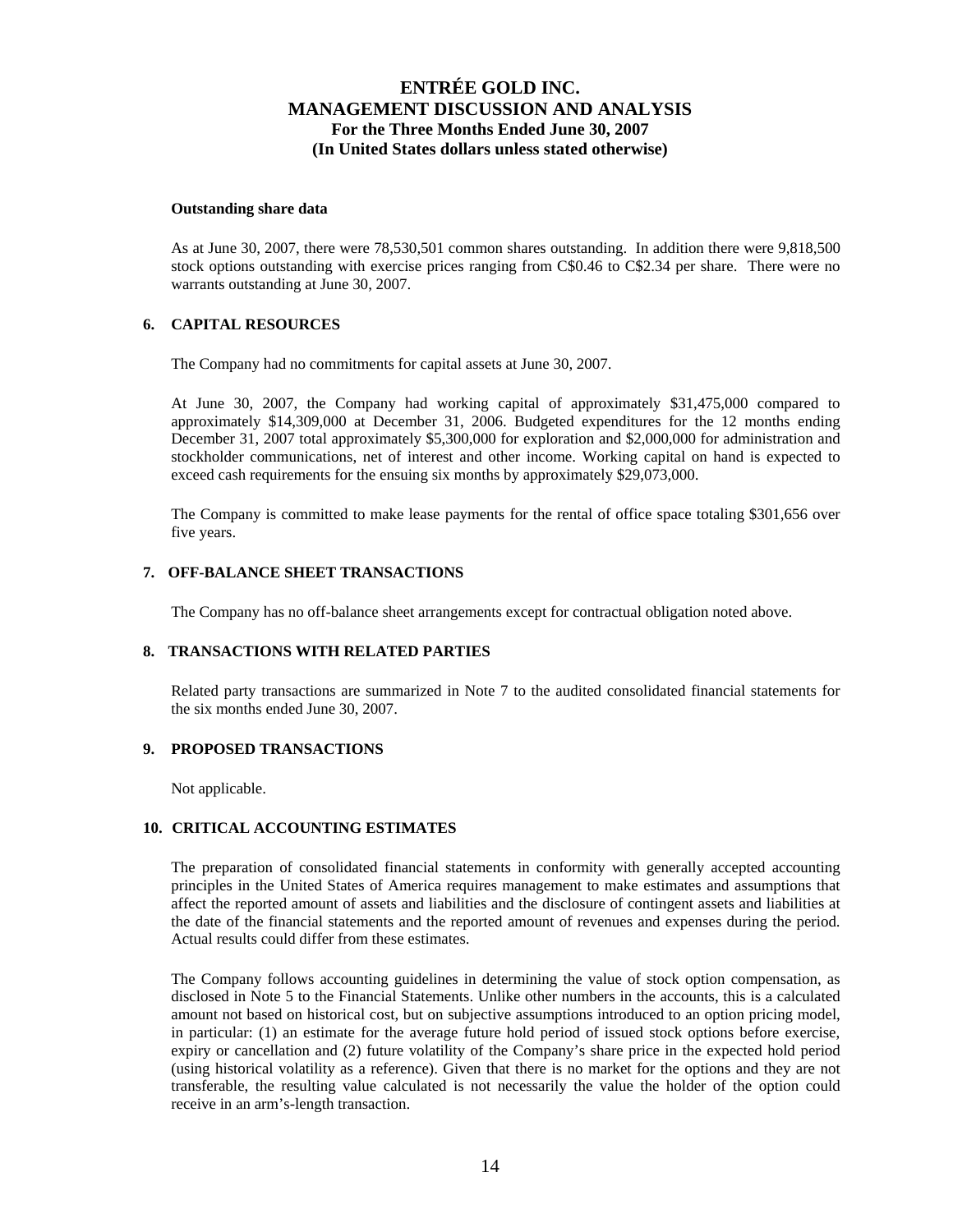The Company's accounting policy is to expense exploration costs on a project by project basis consistent with United States GAAP. The policy is consistent with that of the other exploration companies that have not established mineral reserves. When a mineral reserve has been objectively established further exploration costs would be deferred. Management is of the view that its current policy is appropriate for the Company.

### **11. CHANGES IN ACCOUNTING POLICIES**

A detailed summary of all of the Company's significant accounting policies and the estimates derived therefrom is included in Note 2 to the annual consolidated financial statements for the year ended December 31, 2006.

#### **12. FINANCIAL INSTRUMENTS AND OTHER INSTRUMENTS**

The Company's financial assets and liabilities consist of cash and cash equivalents, receivables, deposits and accounts payable and accrued liabilities, some of which are denominated in U.S. dollars and Mongolian Tugriks. These accounts are recorded at their fair market value. The Company is at risk to financial gain or loss as a result of foreign exchange movements against the Canadian dollar. The Company minimizes its foreign exchange risk by maintaining low account balances in currencies other than the Canadian dollar. The Company does not currently have major commitments to acquire assets in foreign currencies; but historically it has incurred the majority of its exploration costs in foreign currencies.

The Company's cash equivalent are redeemable after 30 days without penalty and are renewable bank instruments that provide a fixed rate of interest during the term usually one year. When a matured instrument is renewed, the new interest rate may be higher or lower than the current rate. The Company reviews its bank instruments on a monthly basis and renews if interest rates are higher than on the current instrument.

#### **13. OTHER MD&A REQUIREMENTS**

#### **Forward-Looking Statements**

Except for historical information contained in this discussion and analysis, disclosure statements contained herein are forward-looking, as defined in the United States Private Securities Litigation Reform Act of 1995. Forward-looking statements are subject to risks and uncertainties that could cause actual results to differ materially from those in such forward-looking statements. Forward-looking statements are made based on management's beliefs, estimates and opinions on the date the statements are made and the Company undertakes no obligation to update forward-looking statements if these beliefs, estimates and opinions or other circumstances should change. Investors are cautioned against attributing undue certainty to forward-looking statements.

### **Risk**

The Company is a mineral exploration and development company and is exposed to a number of risks and uncertainties that are common to other companies in the same business; some of these risks have been discussed elsewhere in this report. The reader should also refer to the discussion of risks contained in the Annual Information Form available on SEDAR at www.sedar.com.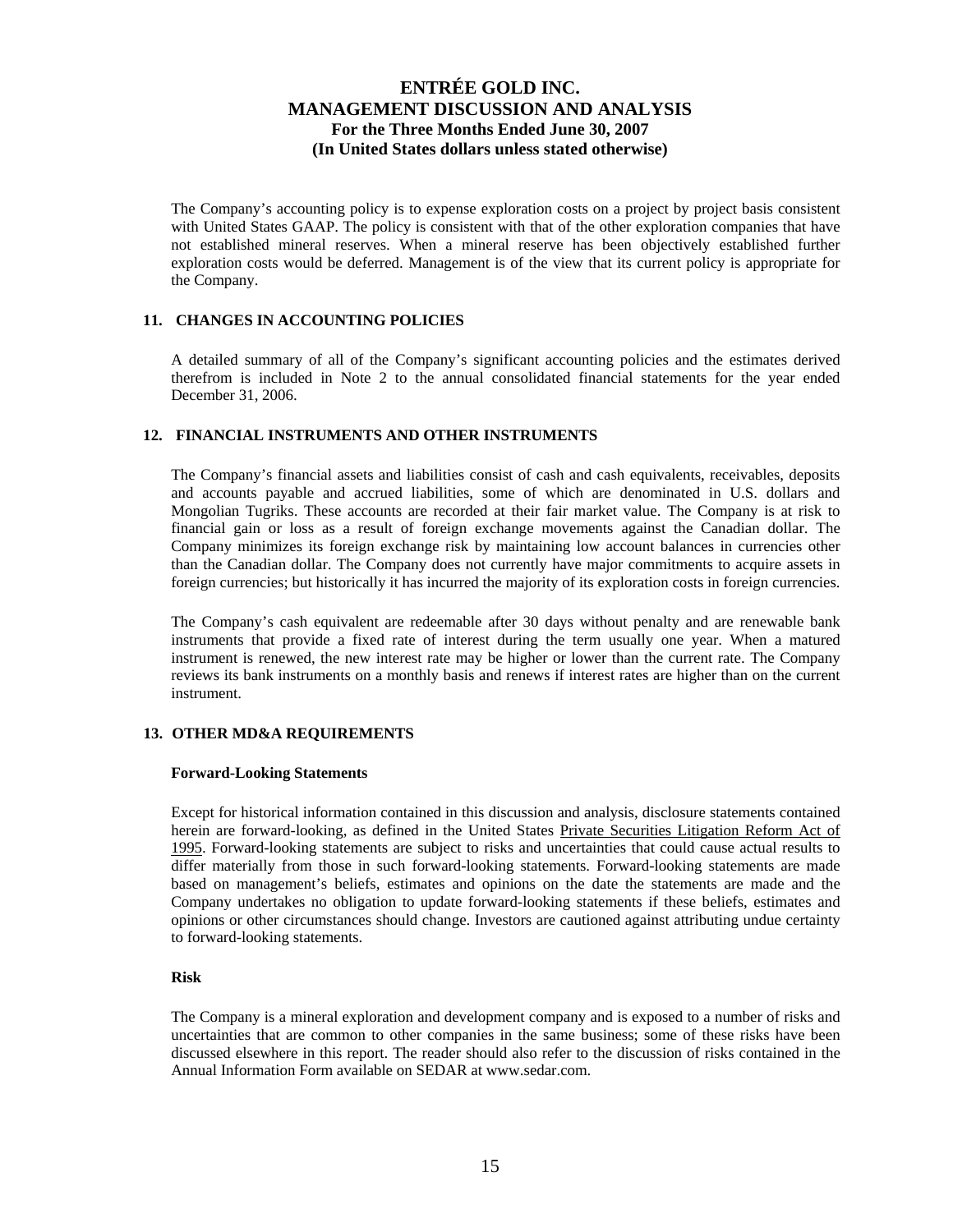There is no assurance that a commercially viable mineral deposit exists on any of our properties, and further exploration is required before we can evaluate whether any exist and, if so, whether it would be economically and legally feasible to develop or exploit those resources. Even if we complete our current exploration program and we are successful in identifying a mineral deposit, we would be required to spend substantial funds on further drilling and engineering studies before we could know whether that mineral deposit will constitute a reserve (a reserve is a commercially viable mineral deposit).

The Company must comply with license and permitting requirements. Our exploration licenses, as extended, for all Mongolian properties expire in March or April 2010, unless converted before these dates to mining licenses. The total estimated annual fees in order to maintain the licenses in good standing is approximately \$280,000.

The Company must comply with environmental regulations that govern air and water quality and land disturbance and provide mine reclamation and closure costs.

The Company's financial success is subject to, among other things, fluctuations in copper and gold prices which may affect current or future operating results and may affect the economic value of its mineral resources. The Company's ability to obtain financing to explore for mineral deposits and to complete the development of those properties it has classified as assets is not assured; nor is there assurance that the expenditure of funds will result in the discovery of an economic mineral deposit. Should one or more of these risks and uncertainties materialize, or should underlying assumptions prove incorrect, actual results may vary materially from those described in forward-looking statements.

The Company has not completed a feasibility study on any of its deposits to determine if its hosts a mineral resource that can be economically developed and profitably mined.

#### **Disclosure Controls and Procedures**

Management is responsible for the preparation and integrity of the financial statements, including the maintenance of appropriate information systems, procedures and internal controls. Management is also responsible to ensure that information disclosed externally, including the financial statements and MD&A, is complete and reliable. Management has evaluated the effectiveness of the Company's disclosure controls and procedures and has concluded that they are operating effectively.

It is important to recognize that the Company has limited administrative staffing. As a result, internal controls which rely on segregation of duties in many cases is not appropriate or possible. The Company relies heavily on senior management review and approval to ensure that the controls are effective as possible.

### **Canadian Disclosure Standards in Mineral Resources and Mineral Reserves**

The terms "Mineral Reserve," "Proven Mineral Reserve" and "Probable Mineral Reserve" are Canadian mining terms as defined in accordance with National Instrument 43-101 – Standards of Disclosure for Mineral Projects ("NI 43-101") under the guidelines set out in the Canadian Institute of Mining, Metallurgy and Petroleum (the "CIM") *CIM Standards on Mineral Resources and Mineral Reserves*, adopted by the CIM Council, as may be amended from time to time by the CIM.

The definitions of proven and probable reserves used in NI 43-101 differ from the definitions in the United States Securities and Exchange Commission ("SEC") Industry Guide 7. Under SEC Guide 7 standards, a